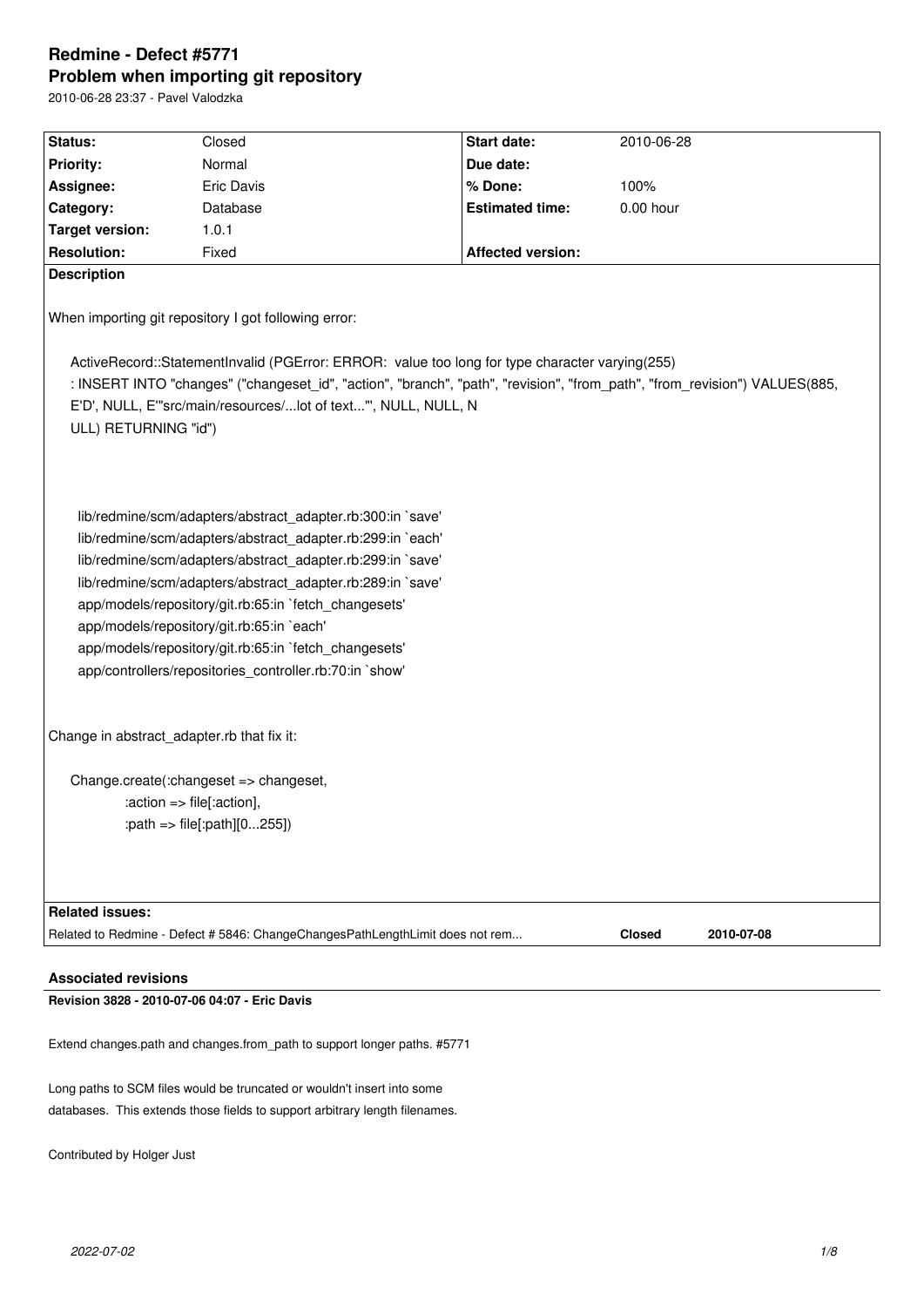#### **Revision 3830 - 2010-07-06 23:06 - Eric Davis**

Force the default value of path to be set on the Change model class. #5771

This is needed because MySQL does not support default values on text columns (Error introduced in r3828)

Contributed by Holger Just

### **Revision 3860 - 2010-07-24 02:19 - Eric Davis**

Force-clear the default value for migration from :string to :text. #5846 #5771

This is a special case for MySQL in Win32.

Contributed by Holger Just.

# **History**

#### **#1 - 2010-06-29 09:23 - Felix Schäfer**

*- Category set to Database*

*- Assignee set to Holger Just*

First one for you Holger ;-) Though I suspect this isn't a pg-only thing.

Thanks for the report Pavel!

## **#2 - 2010-07-05 16:34 - Holger Just**

I looks like the current schema allows only path names (inside a repository) with a maximum length of 255 chars all combined.

The column type in the migration is :string, which translates to a varchar(255) in most databases. So we either live with this or change the column type to :text which would allow arbitrary length paths (which I would prefer).

# **#3 - 2010-07-05 19:24 - Holger Just**

On Sqlite3, this is not reproducible as it happilly stuffs over 1000 chars long strings into a varchar(255)... Now setting up a local PostgreSQL DB for testing...

@Pavel: Which version of PostgreSQL are you using?

# **#4 - 2010-07-05 21:21 - Pavel Valodzka**

8.4.2

## **#5 - 2010-07-05 23:03 - Holger Just**

*- File 5771-Allow-arbitrary-length-filenames-in-repositories-5771.patch added*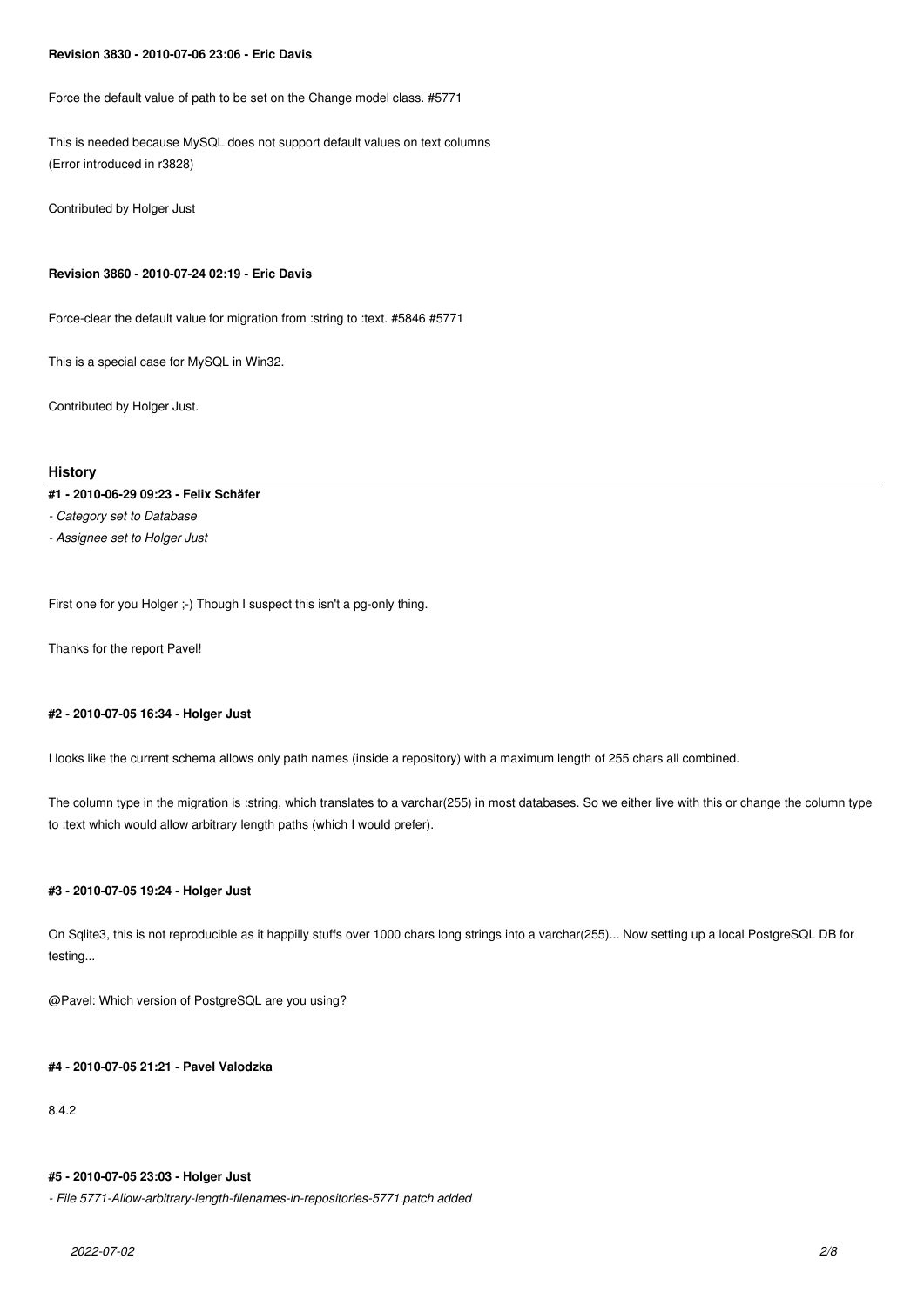I could reproduce the error on Postgres 8.4. The attached patch fixes this behavior by changing the datatype of :path and :from\_path from text (aka. varchar(255)) to text. Also included into the patch is an update of the test git repository with a new commit for a really long file.

Eric, please check the patch and commit at will.

#### **#6 - 2010-07-06 04:08 - Eric Davis**

- *Status changed from New to Closed*
- *Assignee changed from Holger Just to Eric Davis*
- *Target version set to 1.0.0 (RC)*
- *% Done changed from 0 to 100*
- *Resolution set to Fixed*

Committed in r3828.

#### **#7 - 2010-07-06 16:55 - Eric Davis**

*- Status changed from Closed to Reopened*

Someone reported a bug with this on MySQL

http://twitter.com/chrismckee/status/17862499316

## **[#8 - 2010-07-06 17:02 - Chris McKee](http://twitter.com/chrismckee/status/17862499316)**

Problem is occurring in \apps\redmine\db\migrate\20100705164950\_change\_changes\_path\_length\_limit.rb Output on migrate as follows:

C:\BitNami-RedmineStack\apps\redmine>rake db:migrate RAILS\_ENV="production" --tr

ace > log.txt

rake aborted!

An error has occurred, all later migrations canceled:

Mysql::Error: BLOB/TEXT column 'path' can't have a default value: ALTER TABLE `c hanges` CHANGE `path` `path` text DEFAULT " NOT NULL C:/BitNami-RedmineStack/ruby/lib/ruby/gems/1.8/gems/activerecord-2.3.5/lib/activ e\_record/connection\_adapters/abstract\_adapter.rb:219:in `log' C:/BitNami-RedmineStack/ruby/lib/ruby/gems/1.8/gems/activerecord-2.3.5/lib/activ e\_record/connection\_adapters/mysql\_adapter.rb:323:in `execute' C:/BitNami-RedmineStack/ruby/lib/ruby/gems/1.8/gems/activerecord-2.3.5/lib/activ e\_record/connection\_adapters/mysql\_adapter.rb:511:in `change\_column' C:/BitNami-RedmineStack/ruby/lib/ruby/gems/1.8/gems/activerecord-2.3.5/lib/activ e\_record/migration.rb:352:in `send' C:/BitNami-RedmineStack/ruby/lib/ruby/gems/1.8/gems/activerecord-2.3.5/lib/activ e\_record/migration.rb:352:in `method\_missing' C:/BitNami-RedmineStack/ruby/lib/ruby/gems/1.8/gems/activerecord-2.3.5/lib/activ e\_record/migration.rb:328:in `say\_with\_time' C:/BitNami-RedmineStack/ruby/lib/ruby/1.8/benchmark.rb:293:in `measure' C:/BitNami-RedmineStack/ruby/lib/ruby/gems/1.8/gems/activerecord-2.3.5/lib/activ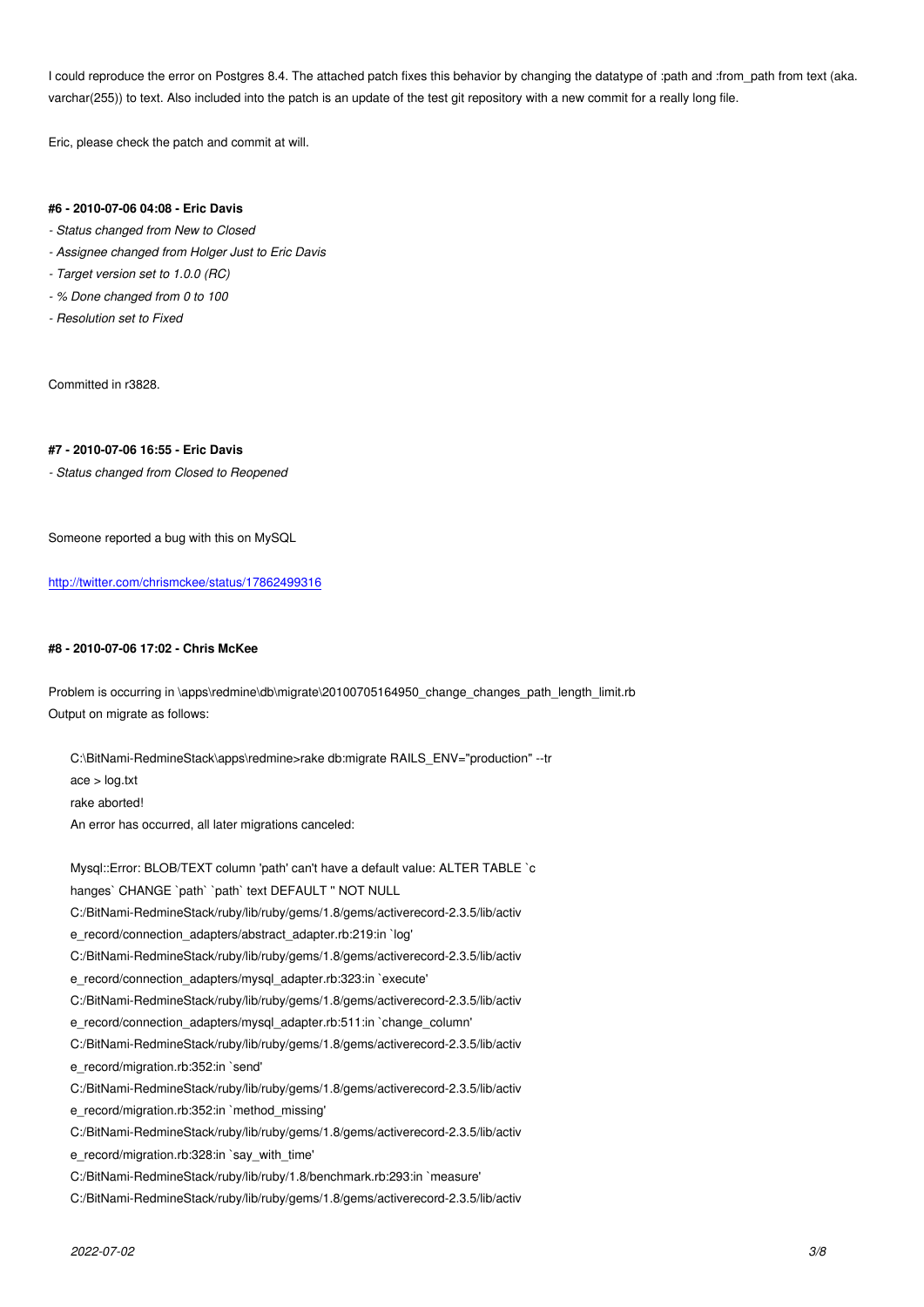e\_record/migration.rb:328:in `say\_with\_time' C:/BitNami-RedmineStack/ruby/lib/ruby/gems/1.8/gems/activerecord-2.3.5/lib/activ e\_record/migration.rb:348:in `method\_missing' ./db/migrate//20100705164950\_change\_changes\_path\_length\_limit.rb:3:in `up\_withou t\_benchmarks' C:/BitNami-RedmineStack/ruby/lib/ruby/gems/1.8/gems/activerecord-2.3.5/lib/activ e\_record/migration.rb:282:in `send' C:/BitNami-RedmineStack/ruby/lib/ruby/gems/1.8/gems/activerecord-2.3.5/lib/activ e\_record/migration.rb:282:in `migrate' C:/BitNami-RedmineStack/ruby/lib/ruby/1.8/benchmark.rb:293:in `measure' C:/BitNami-RedmineStack/ruby/lib/ruby/gems/1.8/gems/activerecord-2.3.5/lib/activ e\_record/migration.rb:282:in `migrate' C:1:in `\_\_send\_\_' C:1:in `migrate' C:/BitNami-RedmineStack/ruby/lib/ruby/gems/1.8/gems/activerecord-2.3.5/lib/activ e\_record/migration.rb:486:in `migrate' C:/BitNami-RedmineStack/ruby/lib/ruby/gems/1.8/gems/activerecord-2.3.5/lib/activ e\_record/migration.rb:562:in `call' C:/BitNami-RedmineStack/ruby/lib/ruby/gems/1.8/gems/activerecord-2.3.5/lib/activ e\_record/migration.rb:562:in `ddl\_transaction' C:/BitNami-RedmineStack/ruby/lib/ruby/gems/1.8/gems/activerecord-2.3.5/lib/activ e\_record/migration.rb:485:in `migrate' C:/BitNami-RedmineStack/ruby/lib/ruby/gems/1.8/gems/activerecord-2.3.5/lib/activ e\_record/migration.rb:472:in `each' C:/BitNami-RedmineStack/ruby/lib/ruby/gems/1.8/gems/activerecord-2.3.5/lib/activ e\_record/migration.rb:472:in `migrate' C:/BitNami-RedmineStack/ruby/lib/ruby/gems/1.8/gems/activerecord-2.3.5/lib/activ e\_record/migration.rb:400:in `up' C:/BitNami-RedmineStack/ruby/lib/ruby/gems/1.8/gems/activerecord-2.3.5/lib/activ e\_record/migration.rb:383:in `migrate' C:/BitNami-RedmineStack/ruby/lib/ruby/gems/1.8/gems/rails-2.3.5/lib/tasks/databa ses.rake:116 C:/BitNami-RedmineStack/ruby/lib/ruby/gems/1.8/gems/rake-0.8.7/lib/rake.rb:636:i n `call' C:/BitNami-RedmineStack/ruby/lib/ruby/gems/1.8/gems/rake-0.8.7/lib/rake.rb:636:i n `execute' C:/BitNami-RedmineStack/ruby/lib/ruby/gems/1.8/gems/rake-0.8.7/lib/rake.rb:631:i n `each' C:/BitNami-RedmineStack/ruby/lib/ruby/gems/1.8/gems/rake-0.8.7/lib/rake.rb:631:i n `execute' C:/BitNami-RedmineStack/ruby/lib/ruby/gems/1.8/gems/rake-0.8.7/lib/rake.rb:597:i n `invoke\_with\_call\_chain' C:/BitNami-RedmineStack/ruby/lib/ruby/1.8/monitor.rb:242:in `synchronize' C:/BitNami-RedmineStack/ruby/lib/ruby/gems/1.8/gems/rake-0.8.7/lib/rake.rb:590:i n `invoke\_with\_call\_chain' C:/BitNami-RedmineStack/ruby/lib/ruby/gems/1.8/gems/rake-0.8.7/lib/rake.rb:583:i n `invoke' C:/BitNami-RedmineStack/ruby/lib/ruby/gems/1.8/gems/rake-0.8.7/lib/rake.rb:2051: in `invoke\_task' C:/BitNami-RedmineStack/ruby/lib/ruby/gems/1.8/gems/rake-0.8.7/lib/rake.rb:2029: in 'top\_level' C:/BitNami-RedmineStack/ruby/lib/ruby/gems/1.8/gems/rake-0.8.7/lib/rake.rb:2029: in `each'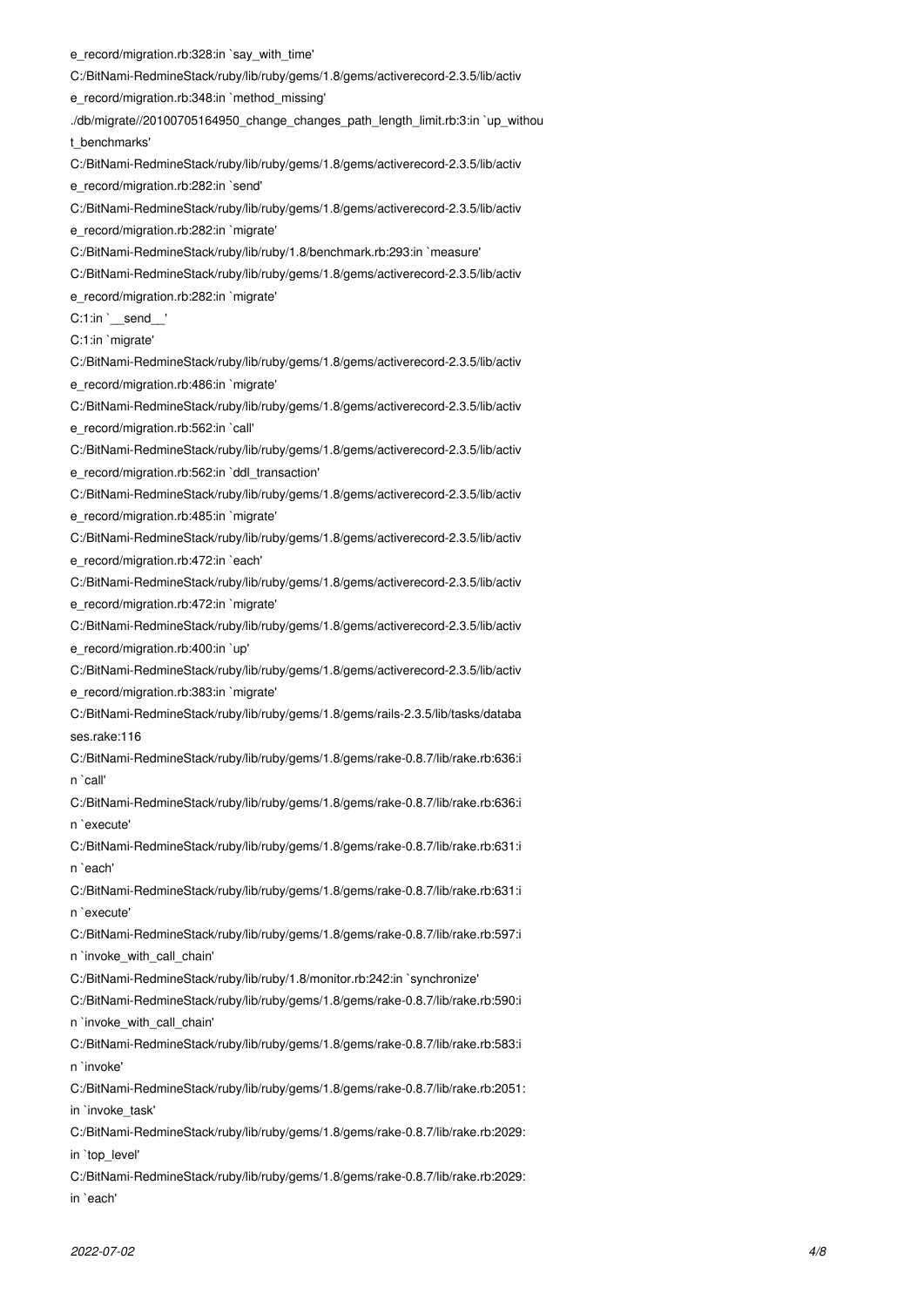$\overline{u}$   $\overline{v}$   $\overline{v}$   $\overline{v}$   $\overline{v}$   $\overline{v}$   $\overline{v}$   $\overline{v}$ C:/BitNami-RedmineStack/ruby/lib/ruby/gems/1.8/gems/rake-0.8.7/lib/rake.rb:2068: in `standard\_exception\_handling' C:/BitNami-RedmineStack/ruby/lib/ruby/gems/1.8/gems/rake-0.8.7/lib/rake.rb:2023: in `top\_level' C:/BitNami-RedmineStack/ruby/lib/ruby/gems/1.8/gems/rake-0.8.7/lib/rake.rb:2001: in `run' C:/BitNami-RedmineStack/ruby/lib/ruby/gems/1.8/gems/rake-0.8.7/lib/rake.rb:2068: in `standard\_exception\_handling' C:/BitNami-RedmineStack/ruby/lib/ruby/gems/1.8/gems/rake-0.8.7/lib/rake.rb:1998: in `run' C:/BitNami-RedmineStack/ruby/lib/ruby/gems/1.8/gems/rake-0.8.7/bin/rake:31 C:/BitNami-RedmineStack/ruby/bin/rake:19:in `load' C:/BitNami-RedmineStack/ruby/bin/rake:19

Removing this file allows trunk to migrate successfully.

# **#9 - 2010-07-06 17:03 - Chris McKee**

Forgot to add; running on Windows Bitnami Redmine stack (Redmine trunk) and MySQL5

## **#10 - 2010-07-06 18:32 - Felix Schäfer**

It seems TEXT columns can't have a default either: *BLOB and TEXT columns cannot have DEFAULT values*, though there's no mention of the NOT NULL thing (which might be an incidence of the no default, I'm no db expert in any way).

## **#11 - 2010-07-06 23:01 - Holger Just**

*- File 0001-Force-the-default-value-of-path-to-be-set-on-the-Cha.patch added*

I created an amendment patch to the first one. It removes the default value from the column and instead sets it in a before save hook in the model. This should fix the issue.

It is also available on Github.

## **#12 - 2010-07-06 23:[07 - Eri](http://github.com/meineerde/redmine/commit/89cb1b9c8b6e8f9e499e350b067115a50b63c75b)c Davis**

*- Status changed from Reopened to Closed*

I've changed the migration in r3830. It's odd because both my desktop and CI server showed that migration working with MySQL, SQLite, and Postgres.

### **#13 - 2010-07-23 08:16 - Kirill Ponomarev**

I updated Redmine to r3859 and got error when migrate: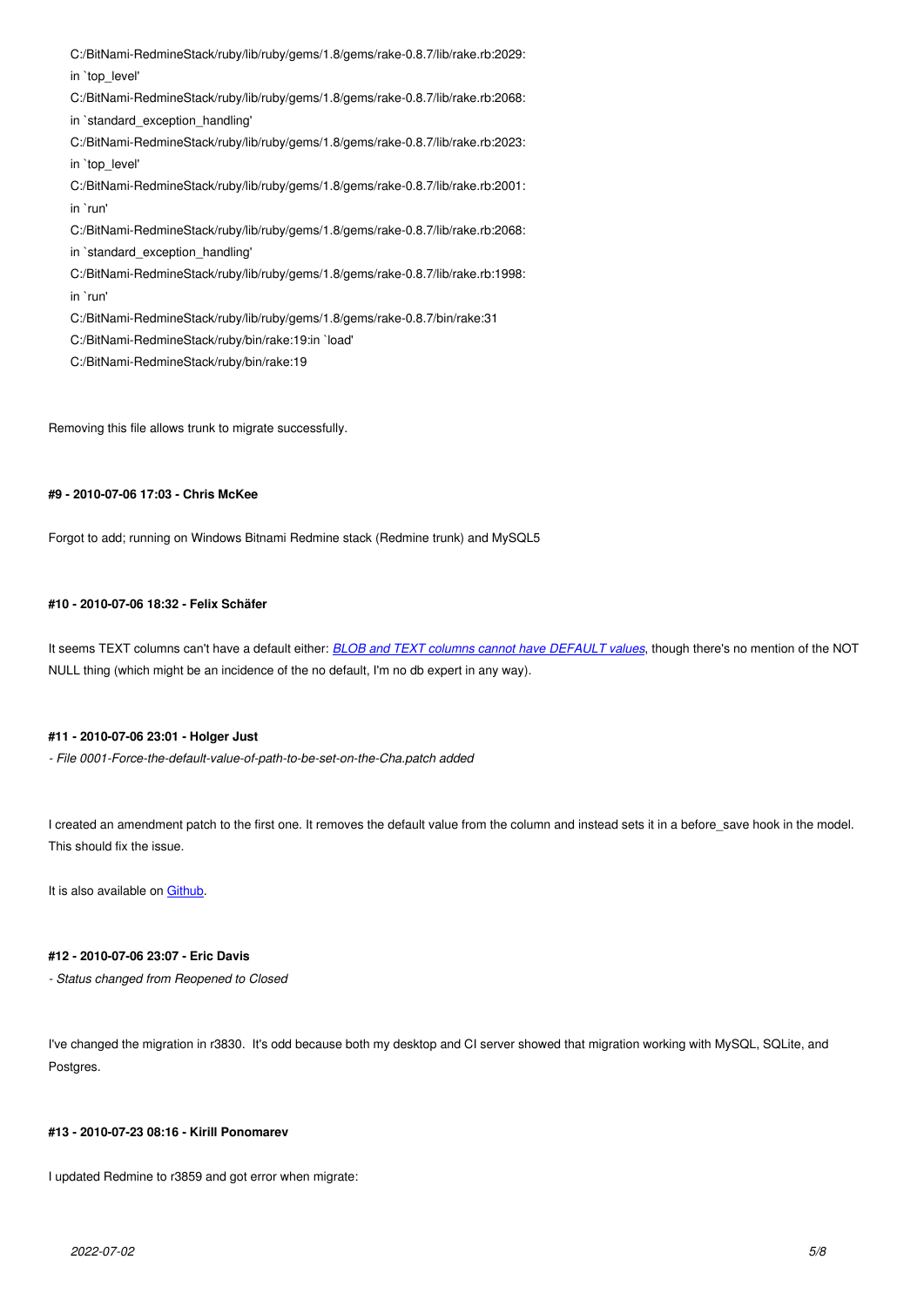(in C:/redmine trunk)

- \*\* Invoke db:migrate (first\_time)
- \*\* Invoke environment (first\_time)
- \*\* Execute environment

\*\* Execute db:migrate

== ChangeChangesPathLengthLimit: migrating ===================================

-- change\_column(:changes, :path, :text, {:null=>false})

rake aborted!

An error has occurred, all later migrations canceled:

Mysql::Error: BLOB/TEXT column 'path' can't have a default value: ALTER TABLE `c hanges` CHANGE `path` `path` text DEFAULT " NOT NULL c:/ruby/lib/ruby/gems/1.8/gems/activerecord-2.3.5/lib/active\_record/connection\_a dapters/abstract\_adapter.rb:219:in `log' c:/ruby/lib/ruby/gems/1.8/gems/activerecord-2.3.5/lib/active\_record/connection\_a dapters/mysql\_adapter.rb:323:in `execute' c:/ruby/lib/ruby/gems/1.8/gems/activerecord-2.3.5/lib/active\_record/connection\_a dapters/mysql\_adapter.rb:511:in `change\_column' c:/ruby/lib/ruby/gems/1.8/gems/activerecord-2.3.5/lib/active\_record/migration.rb :352:in `send' c:/ruby/lib/ruby/gems/1.8/gems/activerecord-2.3.5/lib/active\_record/migration.rb :352:in `method\_missing' c:/ruby/lib/ruby/gems/1.8/gems/activerecord-2.3.5/lib/active\_record/migration.rb :328:in `say\_with\_time' c:/ruby/lib/ruby/1.8/benchmark.rb:293:in `measure' c:/ruby/lib/ruby/gems/1.8/gems/activerecord-2.3.5/lib/active\_record/migration.rb :328:in `say\_with\_time' c:/ruby/lib/ruby/gems/1.8/gems/activerecord-2.3.5/lib/active\_record/migration.rb :348:in `method\_missing' ./db/migrate//20100705164950\_change\_changes\_path\_length\_limit.rb:3:in `up\_withou t\_benchmarks' c:/ruby/lib/ruby/gems/1.8/gems/activerecord-2.3.5/lib/active\_record/migration.rb :282:in `send' c:/ruby/lib/ruby/gems/1.8/gems/activerecord-2.3.5/lib/active\_record/migration.rb :282:in `migrate' c:/ruby/lib/ruby/1.8/benchmark.rb:293:in `measure' c:/ruby/lib/ruby/gems/1.8/gems/activerecord-2.3.5/lib/active\_record/migration.rb :282:in `migrate' c:1:in `\_\_send\_\_' c:1:in `migrate' c:/ruby/lib/ruby/gems/1.8/gems/activerecord-2.3.5/lib/active\_record/migration.rb :486:in `migrate' c:/ruby/lib/ruby/gems/1.8/gems/activerecord-2.3.5/lib/active\_record/migration.rb :562:in `call' c:/ruby/lib/ruby/gems/1.8/gems/activerecord-2.3.5/lib/active\_record/migration.rb :562:in `ddl\_transaction' c:/ruby/lib/ruby/gems/1.8/gems/activerecord-2.3.5/lib/active\_record/migration.rb :485:in `migrate' c:/ruby/lib/ruby/gems/1.8/gems/activerecord-2.3.5/lib/active\_record/migration.rb :472:in `each' c:/ruby/lib/ruby/gems/1.8/gems/activerecord-2.3.5/lib/active\_record/migration.rb :472:in `migrate' c:/ruby/lib/ruby/gems/1.8/gems/activerecord-2.3.5/lib/active\_record/migration.rb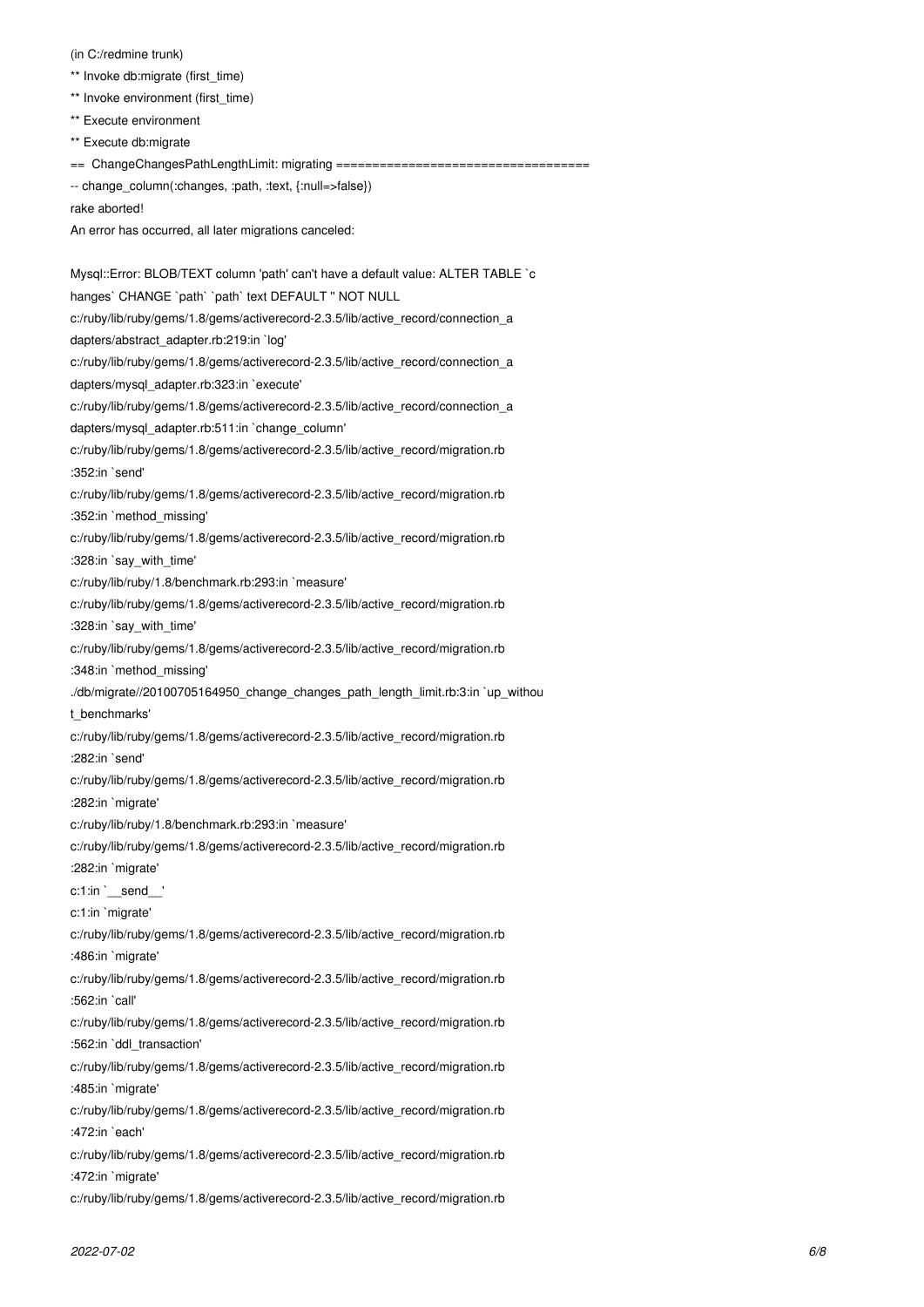c:/ruby/lib/ruby/gems/1.8/gems/activerecord-2.3.5/lib/active\_record/migration.rb :383:in `migrate' c:/ruby/lib/ruby/gems/1.8/gems/rails-2.3.5/lib/tasks/databases.rake:116 c:/ruby/lib/ruby/gems/1.8/gems/rake-0.8.7/lib/rake.rb:636:in `call' c:/ruby/lib/ruby/gems/1.8/gems/rake-0.8.7/lib/rake.rb:636:in `execute' c:/ruby/lib/ruby/gems/1.8/gems/rake-0.8.7/lib/rake.rb:631:in `each' c:/ruby/lib/ruby/gems/1.8/gems/rake-0.8.7/lib/rake.rb:631:in `execute' c:/ruby/lib/ruby/gems/1.8/gems/rake-0.8.7/lib/rake.rb:597:in `invoke\_with\_call\_c hain' c:/ruby/lib/ruby/1.8/monitor.rb:242:in `synchronize' c:/ruby/lib/ruby/gems/1.8/gems/rake-0.8.7/lib/rake.rb:590:in `invoke\_with\_call\_c hain' c:/ruby/lib/ruby/gems/1.8/gems/rake-0.8.7/lib/rake.rb:583:in `invoke' c:/ruby/lib/ruby/gems/1.8/gems/rake-0.8.7/lib/rake.rb:2051:in `invoke\_task' c:/ruby/lib/ruby/gems/1.8/gems/rake-0.8.7/lib/rake.rb:2029:in `top\_level' c:/ruby/lib/ruby/gems/1.8/gems/rake-0.8.7/lib/rake.rb:2029:in `each' c:/ruby/lib/ruby/gems/1.8/gems/rake-0.8.7/lib/rake.rb:2029:in `top\_level' c:/ruby/lib/ruby/gems/1.8/gems/rake-0.8.7/lib/rake.rb:2068:in `standard\_exceptio n\_handling' c:/ruby/lib/ruby/gems/1.8/gems/rake-0.8.7/lib/rake.rb:2023:in `top\_level' c:/ruby/lib/ruby/gems/1.8/gems/rake-0.8.7/lib/rake.rb:2001:in `run' c:/ruby/lib/ruby/gems/1.8/gems/rake-0.8.7/lib/rake.rb:2068:in `standard\_exceptio n\_handling' c:/ruby/lib/ruby/gems/1.8/gems/rake-0.8.7/lib/rake.rb:1998:in `run' c:/ruby/lib/ruby/gems/1.8/gems/rake-0.8.7/bin/rake:31 c:/ruby/bin/rake:19:in `load' c:/ruby/bin/rake:19

#### **#14 - 2010-07-23 09:35 - Felix Schäfer**

Kirill Ponomarev wrote:

*I updated Redmine to r3859 and got error when migrate:*

You probably are on MySQL on a 32bit windows? We are already aware of this, a fix should get pushed soon (you can get the fix here if you are in a hurry).

## **#15 - 2010-07-24 02:20 - Eric Davis**

- *Target version changed from 1.0.0 (RC) to 1.0.1*
- *Affected version (unused) set to 1.0.0-RC*

Updated the migration in r3860 and r3861.

#### **#16 - 2010-08-09 02:38 - Peter Lieverdink**